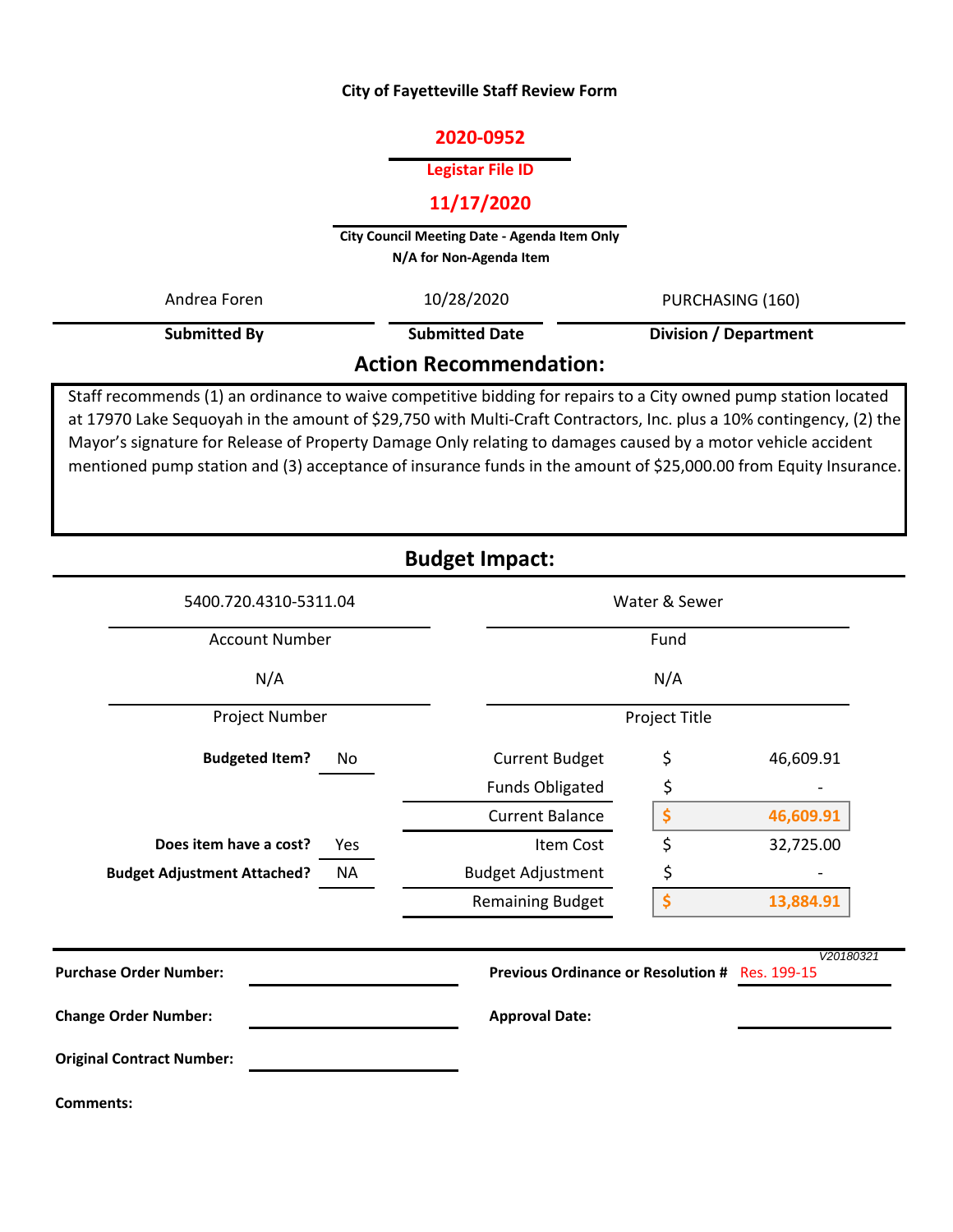

## **MEETING OF: NOVEMBER 17, 2020**

**TO:** Mayor and City Council

**THRU:** Paul A. Becker, Chief Financial Officer

**FROM:** Andrea Foren, Purchasing Manager

**DATE:** Wednesday, October 28, 2020

**SUBJECT: Mayor's Signature on Release for Property Damage, Acceptance of Insurance Funds in the amount of \$25,000.00, and bid waiver for repairs**

## **RECOMMENDATION:**

Staff recommends (1) an ordinance to waive competitive bidding for repairs to a City owned pump station located at 17970 Lake Sequoyah in the amount of \$29,750 with Multi-Craft Contractors, Inc. plus a 10% contingency, (2) the Mayor's signature for Release of Property Damage Only relating to damages caused by a motor vehicle accident mentioned pump station and (3) acceptance of insurance funds in the amount of \$25,000.00 from Equity Insurance.

## **BACKGROUND:**

On July 30, 2020, a truck towing a boat on a trailer was leaving Lake Sequoyah. As the driver began negotiating a curve, the boat trailer came unhitched from the vehicle and left the roadway. The boat and trailer struck the City's pump station/utility shed located at 17970 Lake Sequoyah Dr, causing substantial damage to the structure. The party driving the truck was found to be at fault.

## **DISCUSSION:**

The Purchasing Division notified the at fault party's insurance, Equity Insurance, and a claim was filed. Repairs from Multi-Craft Contractors is estimated at \$29,750.00. Equity Insurance is allowing the maximum for their policy, which is \$25,000.00.

The City has received a quote from Multi-Craft Contractors, Inc. in the amount of \$29,750. A bid waiver is requested since repairs are needed immediately to secure the City's pump station and it is not practical or feasible to obtain formal sealed bids.

In order to receive the \$25,000 from the at fault party, Equity Insurance is requiring the City to sign a Release of Property Damage for Kaylee Howard, the at fault party.

Once the release is signed, insurance proceeds will be issued to the City for \$25,000.00 and repairs will be made. Pending no unknown damages, the City will incur expenses in the amount of \$4,750 due to the variance between the insurance proceeds and cost for Multi-Craft Contractors, Inc. to make repairs to the facility.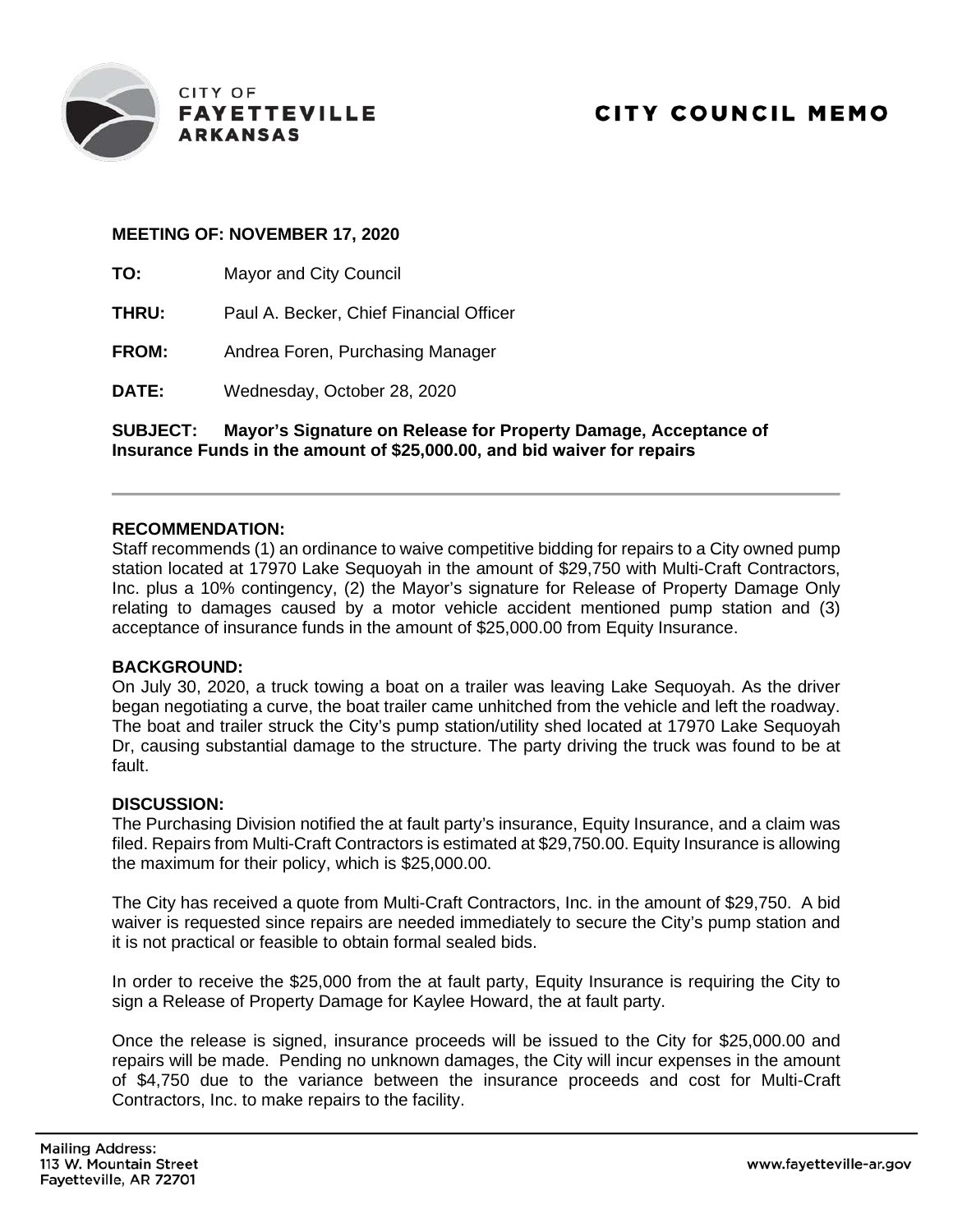The decision to bring this item forward and accept the insurance settlement and signing of release was reviewed and recommended by the City Attorney's Office.

# **BUDGET/STAFF IMPACT:**

Expenses for repairs will be paid for by Water & Sewer

# **Attachments:**

- Staff Review Form
- Equity Insurance Re: Kaylee Howard, Release for Property Damage Only, Form ID# 2008- 239734-86-S related to the sum of \$25,000.00
- Multi-Craft Contractor's, Inc. Quote# 20QM09111402 in the amount of \$29,750.00.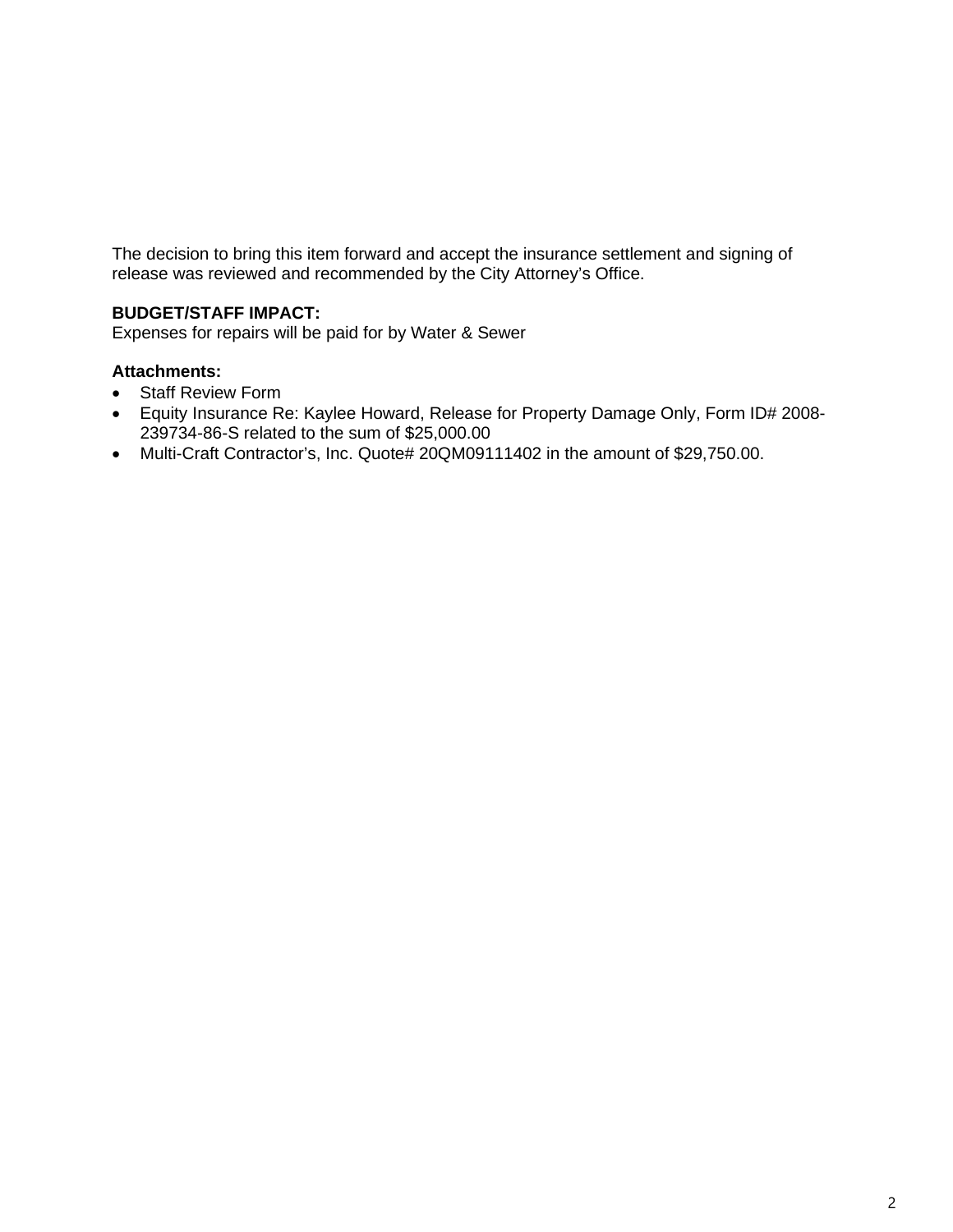



September 11, 2020 **CONFERGENT CONTENT CONTENT** Quote: 20QM09111402

City of Fayetteville **Accord 2012** 2023 Water and Sewer Division Attn: Aaron Watkins

Fayetteville, AR 72701 and the state of the state of the state in the intervals in the state of the state of the state of the state of the state of the state of the state of the state of the state of the state of the state

# **RE: Purchase New & Replace Old Pressure Booster Station Enclosure @ 17970 Lake Sequoyah Drive**

The Mechanical division of Multi-Craft Contractors, Inc. is pleased to present the following proposal.

Scope of work:

#### **Provide labor, equipment, and materials to:**

- Purchase new enclosure made from composite materials and purchased through ShelterWorks as recommended.
- Disconnect all necessary electrical and mechanical utilities to allow damaged structure to be removed & hauled off.
- Install new structure with sealant onto existing concrete pad and reconnect all mechanical and electrical utilities.
- Provide and install new generator panel.

## **Total Price: \$29,750.00**

## **Notes: Re-use of some existing materials, conduits and wiring will be necessary.**

**Exclusions:** Any responsibility for design and/or engineering as enclosure was pre-selected by end user.

This price is based upon all work being performed during normal daytime business hours. Above stated price is valid for thirty (30) days.

We appreciate this opportunity to be of service to you. If you have any questions, please contact us.

Sincerely,

Cory Teff Mechanical Estimator/Project Mgr. cdt@multi-craft.net PH: 479-236-8408

Page 1 of 2 Initials

MECHANICAL . ELECTRICAL . MILLWRIGHT . ROBOTICS . SHEET METAL . FABRICATION . HVACR . CRANE

2300 Lowell Road | Post Office Box 1760 | Springdale, AR 72765 | o 479.751.4330 | f 479.751.4399 | www.multi-craft.net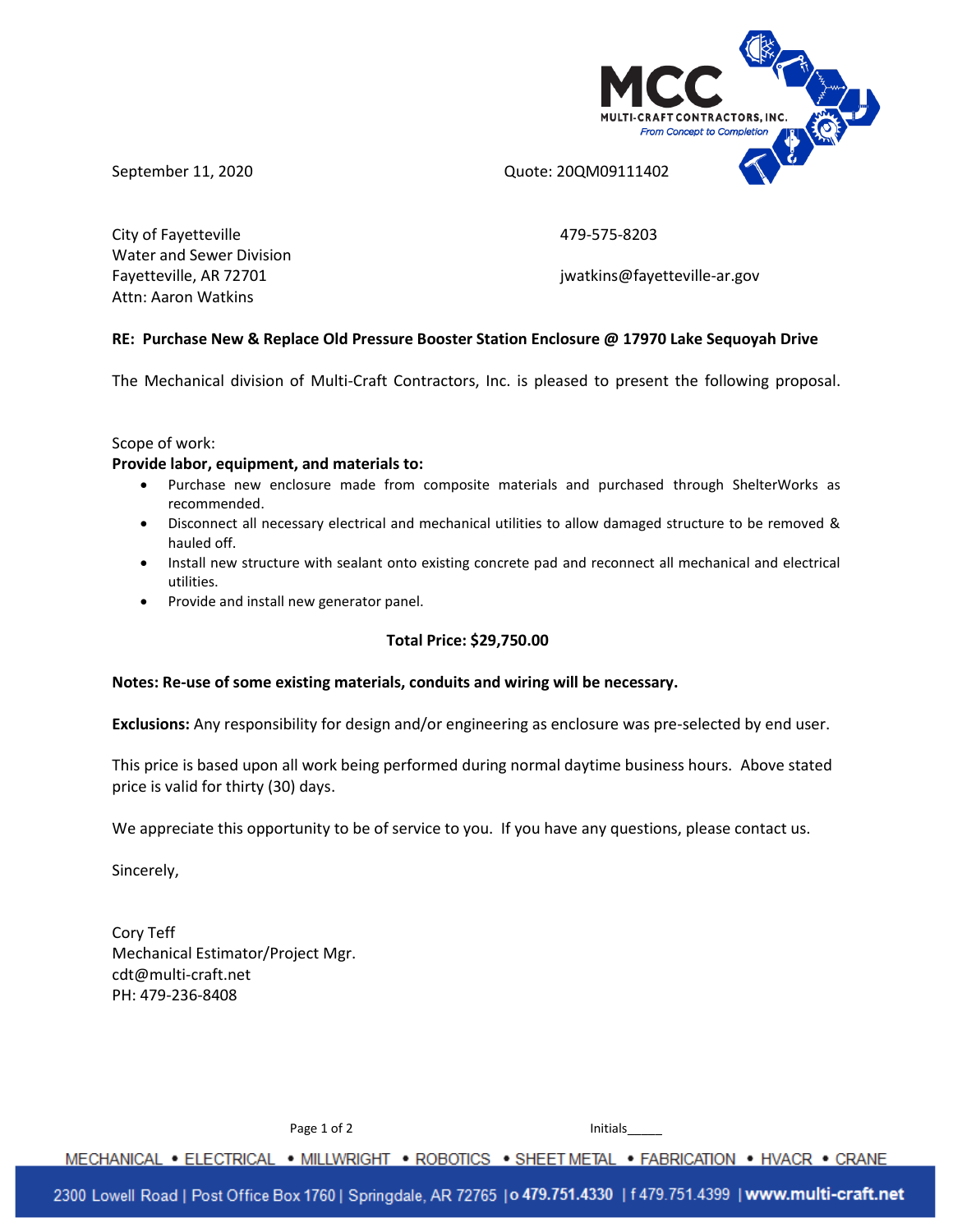#### **Notice to Proceed**

Please provide written acceptance of this proposal via approval signature below, or purchase order referencing the proposal number herein.

#### **Payment Terms**

Purchaser agrees to pay Multi-Craft Contractors, Inc. for the performance of the work as set forth herein, subject to revision via written change orders signed by both parties. Credit card payments will be subject to added 3% convenience fee. Final payments due **in full** no later than 30 days from **invoice** date. Payments due and invoices unpaid shall bear interest at the maximum lawful rate. Terms as follows:

Balance due net 30 days

#### **Warranty and Exclusions**

Multi-Craft Contractors, Inc. warrants to Purchaser that materials and equipment furnished described within this quote will be of good quality and new unless otherwise required or permitted; that the work will be free from defects not inherent in the quality required or permitted, and that the work will conform to the requirements of this quoted project. Components not manufactured but furnished by Multi-Craft Contractors, Inc. as part of its equipment (i.e. motors, starters, thermostats, controls, etc.) will be warranted by Multi-Craft Contractors, Inc. only to the extent of the component manufacturer's warranty scope and period, or for a period of one year from the date of commissioning, whichever term expires first. Multi-Craft Contractors, Inc.'s warranty excludes remedy for damage or defect caused by abuse or modifications by any other party, improper or insufficient maintenance, improper operation, or normal wear and tear under normal usage.

Multi-Craft Contractors, Inc. shall not be liable to the Purchaser or its customers for incidental or consequential damages whether in contract, tort, negligence, or strict liability, including but not limited to, loss of profits or revenues, loss of use of the equipment or any associated equipment, cost of substitute equipment, downtime costs, increase in cost of operation, loss of product or materials, or any other special or consequential loss or damages.

WARRANTY PERIOD UNDER THE PROVISIONS MADE HEREIN IS ONE YEAR FROM THE DATE OF COMMISSIONING UNLESS OTHERWISE NOTED, AND VALID ONLY IN THE CONTIGUOUS UNITED STATES

#### **Disputes**

Disputes arising out of or in relation to this document which cannot be resolved first through direct discussion between parties involved, shall be decided by arbitration at the location of the project or Multi-Craft Contractors Inc.'s office at Multi-Craft Contractors Inc.'s discretion, and shall be governed by Arkansas law. This agreement is severable, and any part deemed unenforceable shall not render the remaining parts unenforceable.

Authorized Purchaser & Title

\_\_\_\_\_\_\_\_\_\_\_\_\_\_\_\_\_\_\_\_\_

\_\_\_\_\_\_\_\_\_\_\_\_\_\_\_\_\_\_\_\_\_\_\_\_\_\_\_

Acceptance Date

Purchase Order Number

\_\_\_\_\_\_\_\_\_\_\_\_\_\_\_\_\_\_\_\_\_\_\_\_\_\_\_

Page 2 of 2 Initials

MECHANICAL . ELECTRICAL . MILLWRIGHT . ROBOTICS . SHEET METAL . FABRICATION . HVACR . CRANE

2300 Lowell Road | Post Office Box 1760 | Springdale, AR 72765 | o 479.751.4330 | f 479.751.4399 | www.multi-craft.net